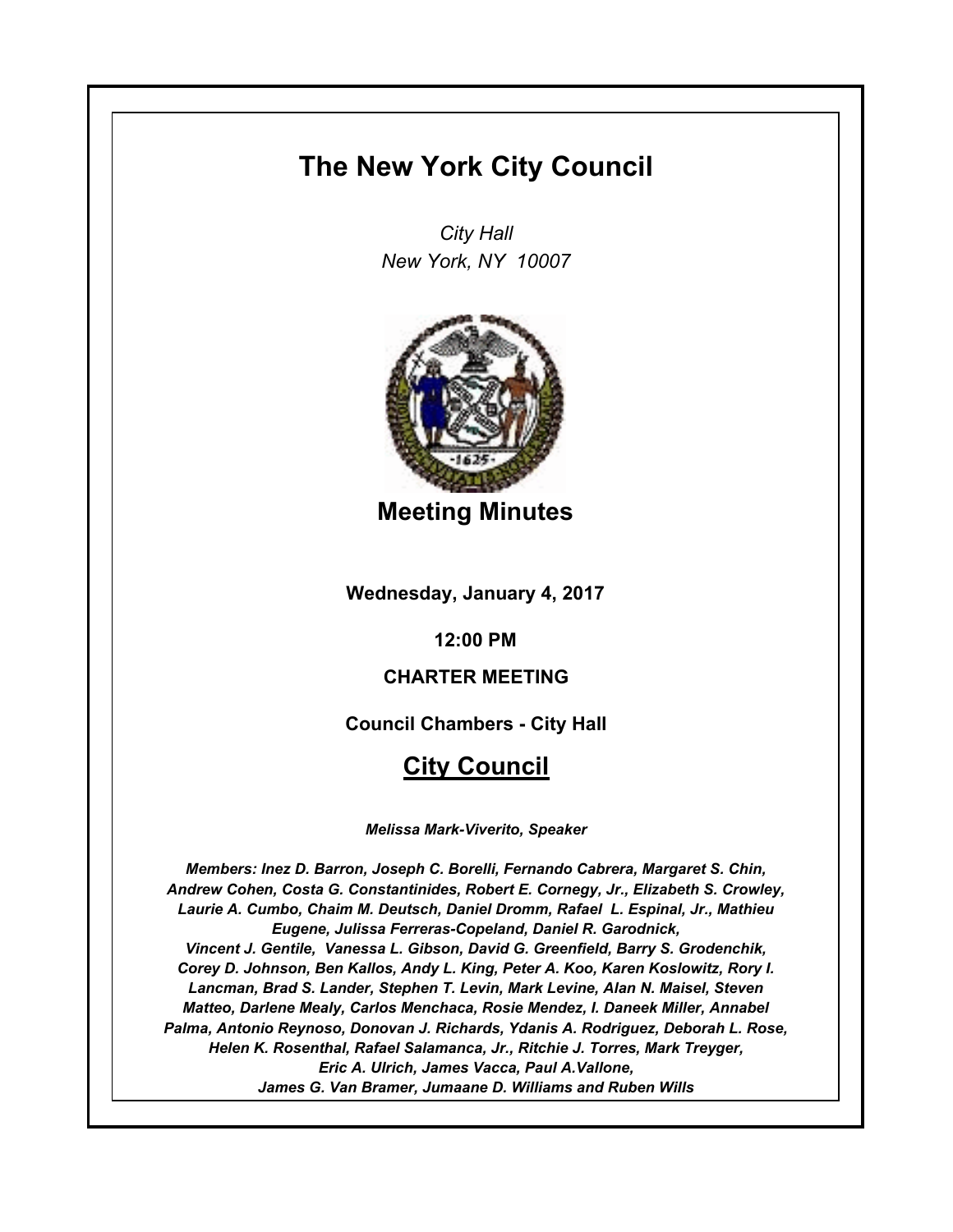*The Public Advocate (Ms. James)*

### 1. Roll Call

Present: Speaker Mark-Viverito, Barron, Borelli, Cabrera, Chin, Cohen, Constantinides, Cornegy Jr., Crowley, Cumbo, Deutsch, Dromm, Espinal Jr., Eugene, Ferreras-Copeland, Garodnick, Gentile, Greenfield, Grodenchik, Johnson, Kallos, King, Koo, Koslowitz, Lancman, Lander, Levin, Levine, Maisel, Matteo, Menchaca, Mendez, Miller, Palma, Reynoso, Richards, Rodriguez, Rose, Salamanca Jr., Torres, Treyger, Ulrich, Vacca, Vallone, Van Bramer and Williams **Absent:** Gibson, Mealy, Rosenthal and Wills

*The presence of a quorum was announced by The Public Advocate (Ms. James).*

*There were 46 Council Members present at this Charter Meeting.*

*There is a vacant seat in the Council pending the swearing-in of the certified winner of the February 14, 2017 Special Election in the 9th Council District (Manhattan).*

#### 2. Invocation

*The Invocation was delivered by a representative for Rev. Pat Bumgardner, Metropolitan Community Church of New York, 446 West 36th Street, New York, N.Y. 10018.*

*Council Member Johnson moved to spread the Invocation in full upon the Record.*

## 3. Adoption of Minutes

*Council Member Chin moved that the Minutes of the Stated Meeting of November 29, 2016 be adopted as printed.*

## 4. Messages & Papers from the Mayor

*None*

5. Communications from City, County & Borough Offices *None*

## 6. Petitions and Communications

- **Communication from Council Member Inez Dickens Submitting her resignation from the office of New York City Council Member of the 9th Council district effective at the end of the day, December 31, 2016. M 0465-2017**
	- *Attachments:* January 4, 2017 Charter Meeting Agenda with Links to Files, Hearing Transcript - Charter Meeting 1/4/17, Minutes of the Charter Meeting - January 4, 2017

**This Communication was Rcvd, Ord, Prnt, Fld by Council**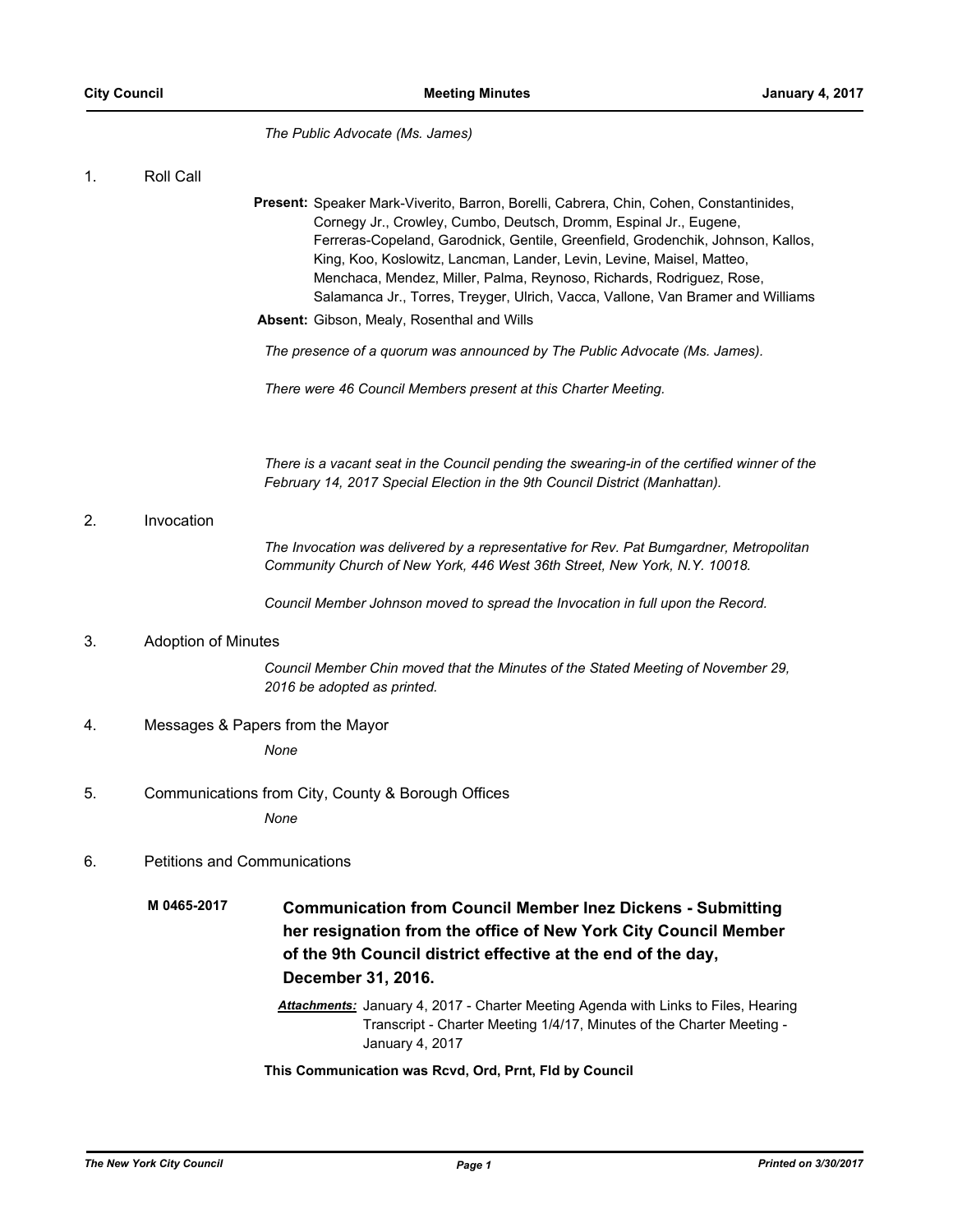7. Land Use Call-Ups

*None*

- 8. Communication from the Speaker
- 9. Discussion of General Orders
- 10. Reports of Special Committees *None*
- 11. Reports of Standing Committees

Report of the Committee on Finance

**A Local Law to amend the administrative code of the city of New York, in relation to authorizing an increase in the amount to be expended annually in the Queens Plaza/Court Square business improvement district, an extension of the Queens Plaza/Court Square business improvement district, and a change in the method of assessment upon which the district charge in the Queens Plaza/Court Square business improvement district is based Int 1314-2016**

> *Attachments:* Legislative History Report, Summary of Int. No. 1314, Int. No. 1314, Amended District Plan, City Planning Commission Report, Committee Report 11/16/16, Hearing Testimony 11/16/16, Hearing Transcript 11/16/16, Committee Report 1/4/17, Hearing Testimony 1/4/17, Hearing Transcript 1/4/17, Fiscal Impact Statement, January 4, 2017 - Charter Meeting Agenda with Links to Files, Hearing Transcript - Charter Meeting 1/4/17, Mayor's Letter, Local Law 1, Minutes of the Charter Meeting - January 4, 2017

**A motion was made that this Introduction be Approved by Council approved by consent Roll Call.**

**Enactment No:** 2017/001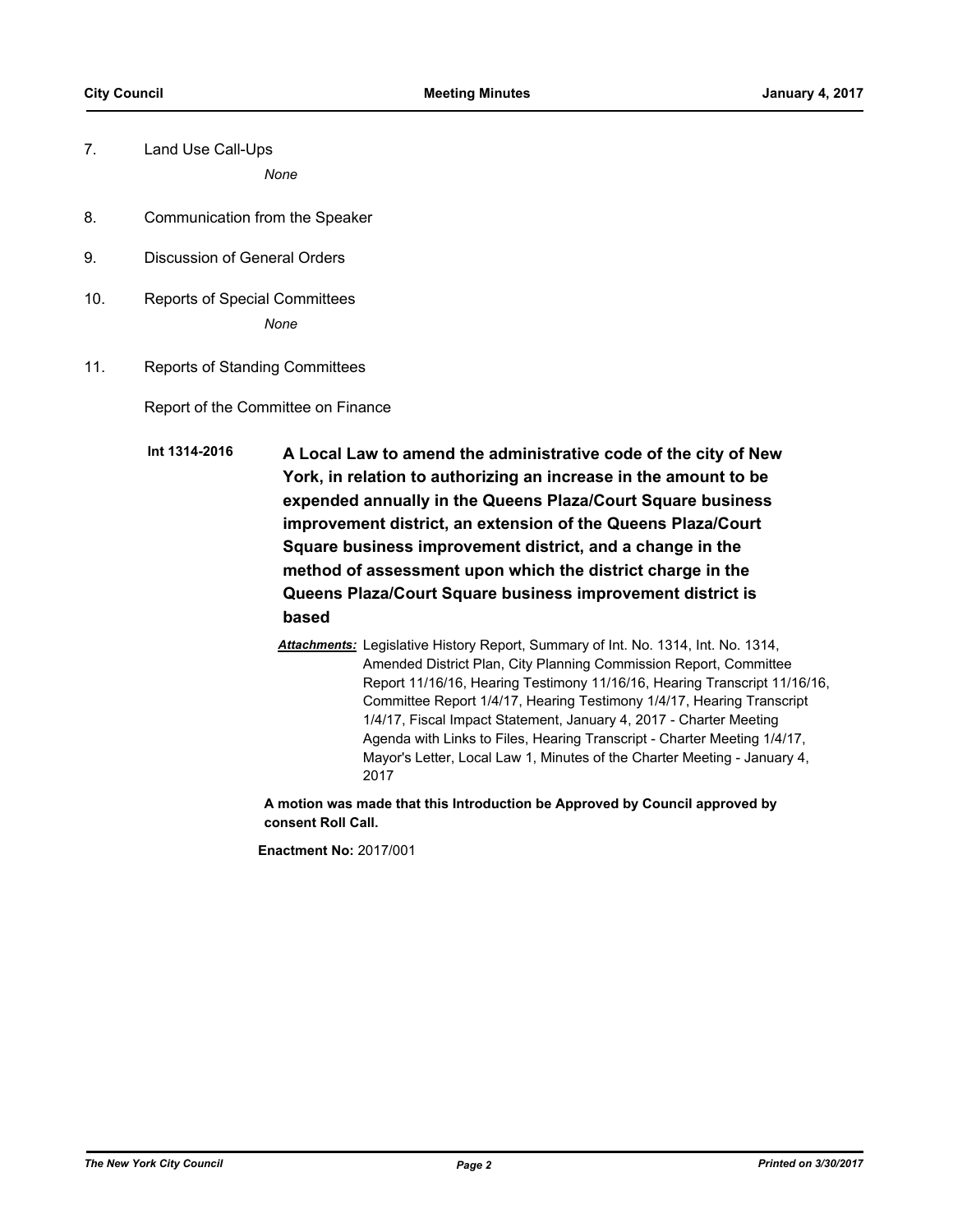**A Local Law in relation to the date of submission by the director of management and budget and the director of city planning of a draft ten-year capital strategy, the date of submission by the city planning commission of a report on the draft ten-year capital strategy, the date of submission by the mayor of the preliminary certificate regarding debt and reserves and appropriations and expenditures for capital projects, the date of submission by the mayor of the preliminary budget, the date of submission by the community boards of statements in regard to the preliminary budget, the date of submission by the council of estimates of the financial needs of the council, and the date by which the council shall hold hearings and submit recommendations in regard to the preliminary budget, relating to the fiscal year two thousand eighteen Int 1415-2017**

> *Attachments:* Legislative History Report, Summary of Int. No. 1415, Int. No. 1415 - 1/4/17, Committee Report, Fiscal Impact Statement, Message of Necessity, January 4, 2017 - Charter Meeting Agenda with Links to Files, Hearing Transcript, Hearing Transcript - Charter Meeting 1/4/17, Mayor's Letter, Local Law 2, Minutes of the Charter Meeting - January 4, 2017

*with Message of Necessity.*

**A motion was made that this Introduction be Approved by Council approved by consent Roll Call.**

**Enactment No:** 2017/002

12. General Orders Calendar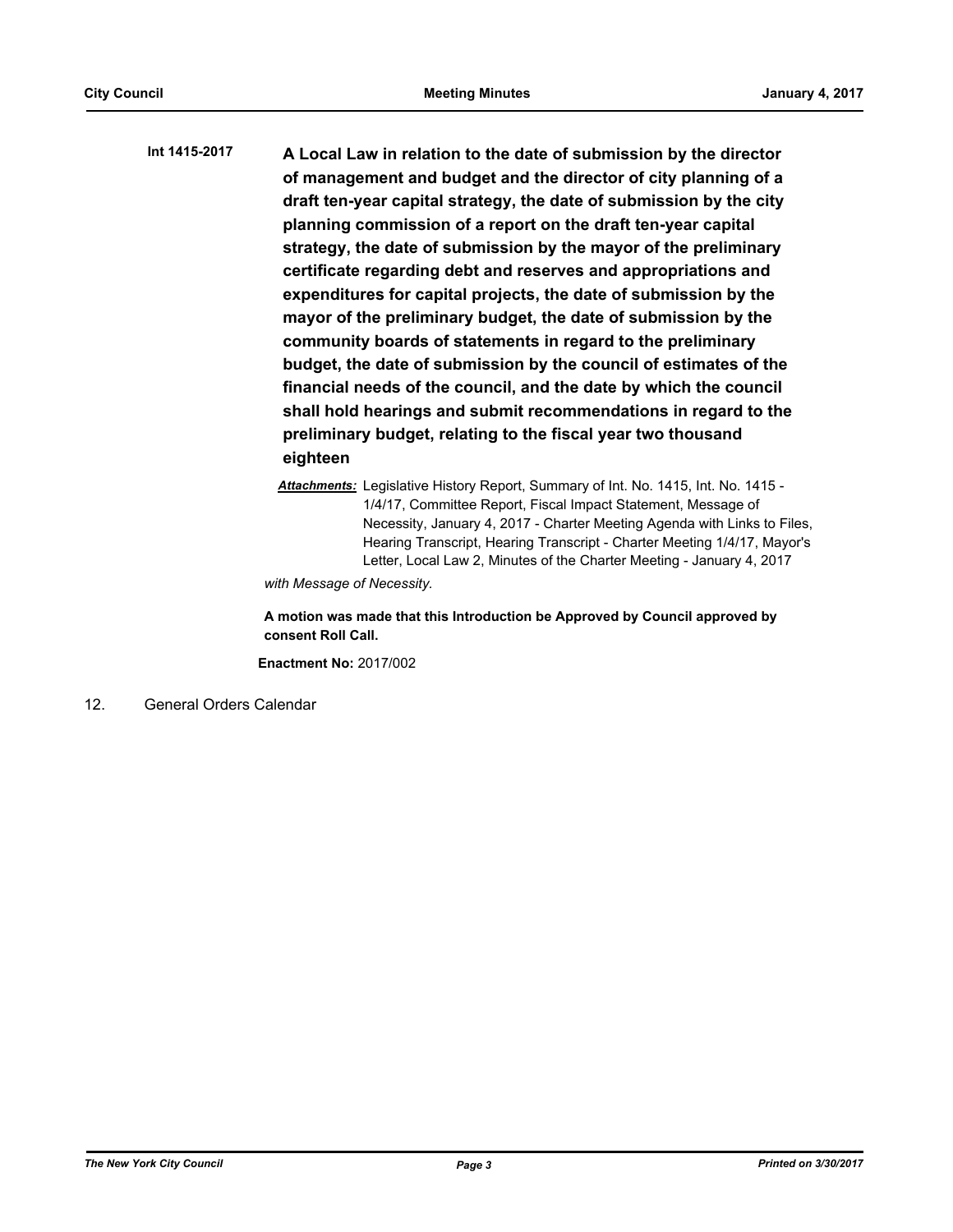## **T2014-0002 Commissioner of Deeds**

*Attachments:* Hearing Transcript - Charter Meeting 1/8/16, Hearing Transcript - Charter Meeting held on 1/8 and 1/22/16, Hearing Transcript - Stated Meeting 1/22/14, Hearing Transcript - Stated Meeting 2-4-14, Hearing Transcript - Stated Meeting 2-26-14, Hearing Transcript - Stated Meeting 3-12-14, Hearing Transcript - Stated Meeting 3-26-14, Hearing Transcript - Stated Meeting 4-10-14, Hearing Transcript - Stated Meeting 4-29-14, Hearing Transcript - Stated Meeting 5-14-14, Hearing Transcript - Stated Meeting 5-29-14, Hearing Transcript - Stated Meeting 6-11-14, Hearing Transcript - Stated Meeting 6-26-14, Hearing Transcript - Stated Meeting 7-24-14, Hearing Transcript - Stated Meeting 8-21-14, Hearing Transcript - Stated Meeting 9-10-14, Hearing Transcript - Stated Meeting 9-23-14, Hearing Transcript - Stated Meeting 10-7-14, Hearing Transcript - Stated Meeting 10-22-14, Hearing Transcript - Stated Meeting 11-13-14, Hearing Transcript - Stated Meeting 11-25-14, Hearing Transcript - Stated Meeting 12-8-14, Hearing Transcript - Stated Meeting 12-17-14, Hearing Transcript - Stated Meeting 1-7-15, Hearing Transcript - Stated Meeting 1-22-15, Hearing Transcript - Stated Meeting 2-12-15, February 26, 2015 - Stated Meeting Agenda with Links to Files, March 11, 2015 - Stated Meeting Agenda with Links to Files, Hearing Transcript - Stated Meeting 2-26-15, Hearing Transcript - Stated Meeting 3-11-15, March 31, 2015 - Stated Meeting Agenda with Links to Files, April 16, 2015 - Stated Meeting Agenda with Links to Files, Hearing Transcript - Stated Meeting 3-31-15, April 28, 2015 - Stated Meeting Agenda with Links to Files, Hearing Transcript - Stated Meeting 4-16-15, Hearing Transcript - Stated Meeting 4-28-15, Hearing Transcript - Stated Meeting 5-14-15, Minutes of the Stated Meeting - April 16, 2015, May 27, 2015 - Stated Meeting Agenda with Links to Files, Hearing Transcript - Stated Meeting 5-27-15, June 10, 2015 - Stated Meeting Agenda with Links to Files, Minutes of the Stated Meeting - April 28, 2015, Minutes of the Stated Meeting - January 22, 2014, Minutes of the Stated Meeting - February 4, 2014, Minutes of the Stated Meeting - February 26, 2014, Minutes of the Stated Meeting - March 12, 2014, Minutes of the Stated Meeting - March 26, 2014, Minutes of the Stated Meeting - April 10, 2014, Minutes of the Stated Meeting - April 29, 2014, Minutes of the Stated Meeting - May 14, 2014, Minutes of the Stated Meeting - May 29, 2014, Minutes of the Stated Meeting - June 11, 2014, Minutes of the Stated Meeting - June 26, 2014, Minutes of the Stated Meeting - July 24, 2014, Minutes of the Stated Meeting - September 23, 2014, Minutes of the Stated Meeting - October 7, 2014, Minutes of the Stated Meeting - October 22, 2014, Minutes of the Stated Meeting - November 13, 2014, Minutes of the Stated Meeting - November 25, 2014, Minutes of the Stated Meeting - December 8, 2014, Minutes of the Stated Meeting - December 17, 2014, Minutes of the Charter Meeting - January 7, 2015, Minutes of the Stated Meeting - January 22, 2015, Minutes of the Stated Meeting - February 12, 2015, Minutes of the Stated Meeting - February 26, 2015, Minutes of the Stated Meeting - March 11, 2015, Minutes of the Stated Meeting - March 31, 2015, Minutes of the Stated Meeting - May 14, 2015, June 26, 2015 - Stated Meeting Agenda with Links to Files, Minutes of the Stated Meeting - May 27, 2015, Hearing Transcript - Stated Meeting 6-10-15, July 23, 2015 - Stated Meeting Agenda with Links to Files, Minutes of the Stated Meeting - June 10, 2015, Minutes of the Stated Meeting - June 10, 2015, Minutes of the Stated Meeting -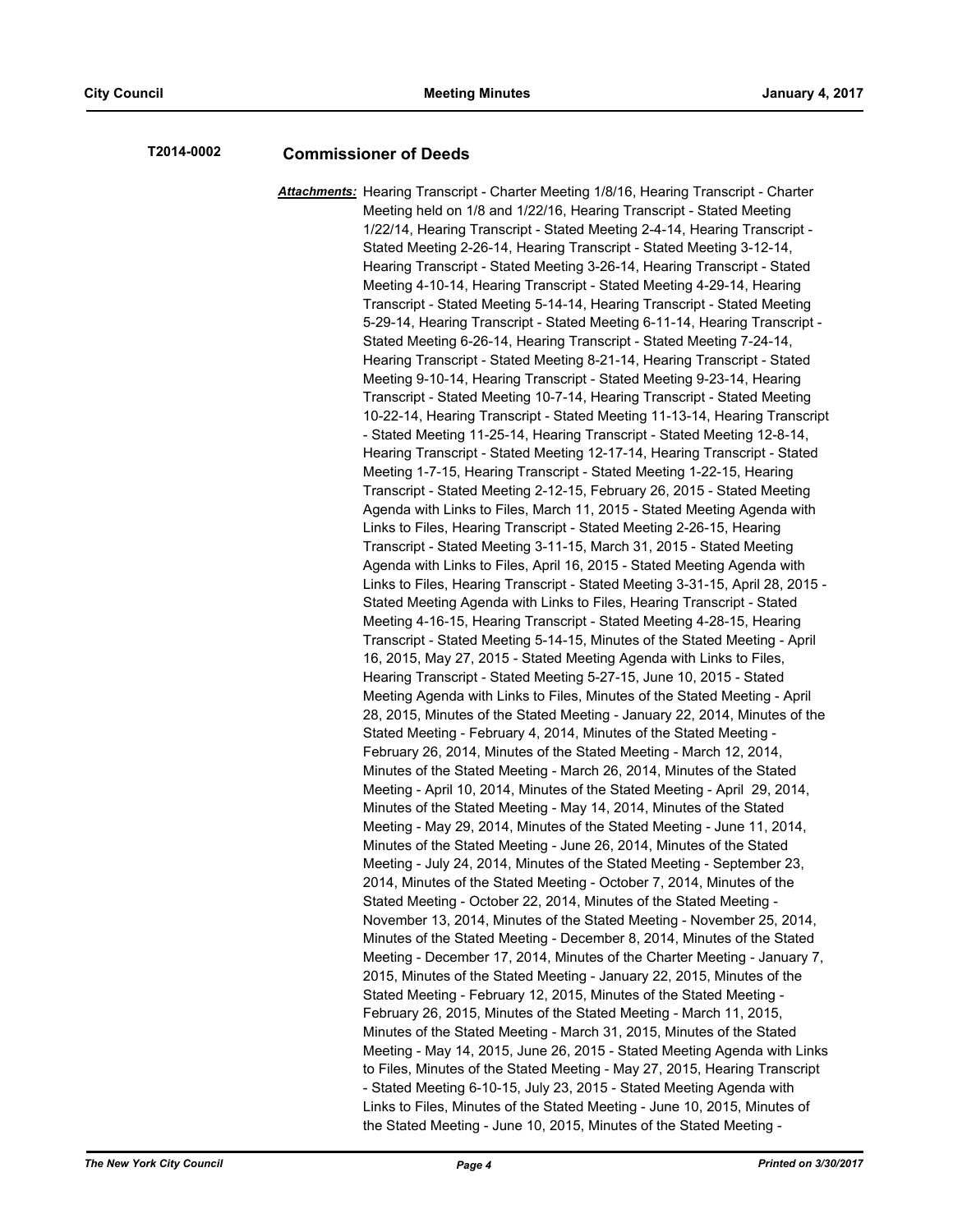Recessed Meeting of June 10, 2015 held on June 26, 2015, Hearing Transcript of the Stated Meeting - July 23, 2015, August 13, 2015 - Stated Meeting Agenda with Links to Files, Hearing Transcript of the Stated Meeting - August 13, 2015, Minutes of the Stated Meeting - June 26, 2015, September 17, 2015 - Stated Meeting Agenda with Links to Files, Hearing Transcript of the Stated Meeting - September 17, 2015, Minutes of the Stated Meeting - July 23, 2015, Minutes of the Stated Meeting - August 13, 2015, September 30, 2015 - Stated Meeting Agenda with Links to Files, Hearing Transcript of the Stated Meeting - September 30, 2015, Hearing Transcript of the Stated Meeting - October 15, 2015, Minutes of the Stated Meeting - September 17, 2015, October 29, 2015 - Stated Meeting Agenda with Links to Files, Hearing Transcript of the Stated Meeting - October 29, 2015, Minutes of the Stated Meeting - September 30, 2015, November 10, 2015 - Stated Meeting Agenda with Links to Files, Hearing Transcript of the Stated Meeting - November 10, 2015, Minutes of the Stated Meeting - October 15, 2015, November 24, 2015 - Stated Meeting Agenda with Links to Files, Minutes of the Stated Meeting - October 29, 2015, December 7, 2015 - Stated Meeting Agenda with Links to Files, Hearing Transcript of the Stated Meeting - November 24, 2015, Minutes of the Stated Meeting - November 10, 2015, December 16, 2015 - Stated Meeting Agenda with Links to Files, Hearing Transcript of the Stated Meeting - December 7, 2015, January 6, 2016 - Charter Meeting Agenda with Links to Files, Hearing Transcript of the Stated Meeting - December 16, 2015, Minutes of the Stated Meeting - November 24, 2015, Hearing Transcript - Charter Meeting 1-6-16, Minutes of the Stated Meeting - December 7, 2015, January 19, 2016 - Stated Meeting Agenda with Links to Files, Minutes of the Stated Meeting - December 16, 2015, Minutes of the Charter Meeting - January 6, 2016, Minutes of the Stated Meeting - January 19, 2016, Hearing Transcript - Stated Meeting 1-19-16, February 5, 2016 - Stated Meeting Agenda with Links to Files, Hearing Transcript - Stated Meeting 2-5-16, Minutes of the Stated Meeting - February 5, 2016, February 24, 2016 - Stated Meeting Agenda with Links to Files, Hearing Transcript - Stated Meeting 2-24-16, March 22, 2016 - Stated Meeting Agenda with Links to Files, Minutes of the Stated Meeting - February 24, 2016, Hearing Transcript - Stated Meeting 3-22-16, Hearing Transcript - Stated Meeting 3-9-16, April 7, 2016 - Stated Meeting Agenda with Links to Files, Hearing Transcript - Stated Meeting 4-7-16, Minutes of the Stated Meeting - March 9, 2016, April 20, 2016 - Stated Meeting Agenda with Links to Files, Minutes of the Stated Meeting - March 22, 2016, May 5, 2016 - Stated Meeting Agenda with Links to Files, Minutes of the Stated Meeting - April 7, 2016, Hearing Transcript - Stated Meeting 5-5-16, Hearing Transcript - Stated Meeting 4-20-16, May 25, 2016 - Stated Meeting Agenda with Links to Files, Hearing Transcript - Stated Meeting 5-25-16, Minutes of the Stated Meeting - April 20, 2016, June 14, 2016 - Stated Meeting Agenda with Links to Files, June 21, 2016 - Stated Meeting Agenda with Links to Files, Minutes of the Stated Meeting - May 5, 2016, Minutes of the Stated Meeting - May 25, 2016, Minutes of the Recessed Meeting of May 25, 2016 held on June 14, 2016, July 14, 2016 - Stated Meeting Agenda with Links to Files, Hearing Transcript - Stated Meeting 6-21-16, Hearing Transcript - Stated Meeting 7-14-16, August 16, 2016 - Stated Meeting Agenda with Links to Files, Minutes of the Stated Meeting - June 14, 2016, Minutes of the Recessed Meeting of June 14, 2016 held on June 21, 2016, Minutes of the Stated Meeting - June 21, 2016, Minutes of the Stated Meeting - July 14, 2016, Hearing Transcript - Stated Meeting 8-16-16, September 14, 2016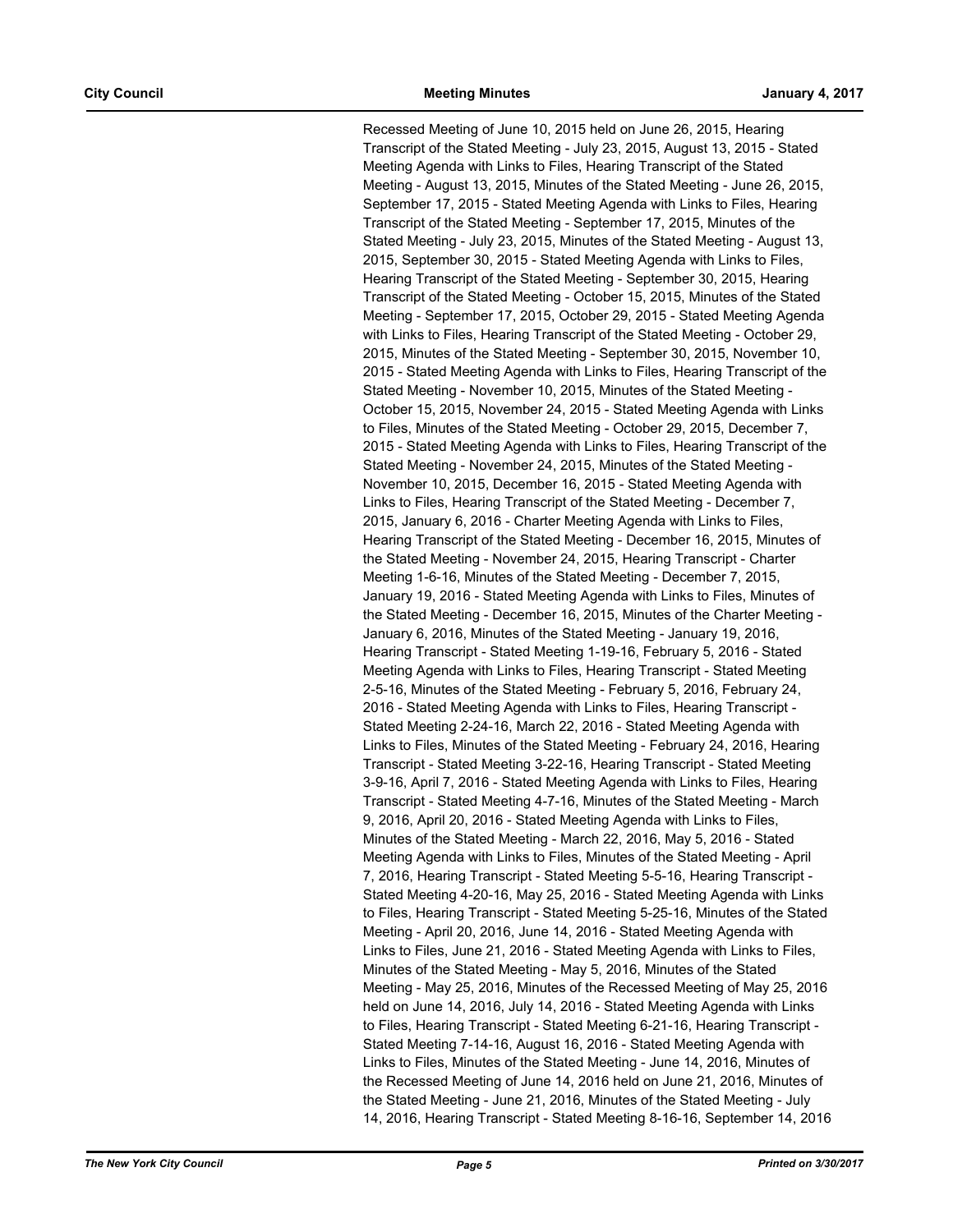- Stated Meeting Agenda with Links to Files, Minutes of the Stated Meeting - August 16, 2016, Hearing Transcript - Stated Meeting 9-14-16, September 28, 2016 - Stated Meeting Agenda with Links to Files, October 13, 2016 - Stated Meeting Agenda with Links to Files, Hearing Transcript - Stated Meeting 9-28-16, Minutes of the Stated Meeting - September 14, 2016, Hearing Transcript - Stated Meeting 10-13-16, Minutes of the Stated Meeting - September 28, 2016, November 16, 2016 - Stated Meeting Agenda with Links to Files, Minutes of the Stated Meeting - October 13, 2016, Hearing Transcript - Stated Meeting 10-27-16, November 29, 2016 - Stated Meeting Agenda with Links to Files, December 6, 2016 - Stated Meeting Agenda with Links to Files, Hearing Transcript - Stated Meeting 11-16-16, December 15, 2016 - Stated Meeting Agenda with Links to Files, Hearing Transcript - Stated Meeting 11-29-16, Hearing Transcript - Stated Meeting 12-6-16, Minutes of the Stated Meeting - November 16, 2016, Hearing Transcript - Charter Meeting 1/4/17, Hearing Transcript - Stated Meeting 12-15-16, January 18, 2017 - Stated Meeting Agenda with Links to Files, Minutes of the Stated Meeting - November 29, 2016, Hearing Transcript - Stated Meeting 1-18-17, Minutes of the Stated Meeting - December 6, 2016, February 1, 2017 - Stated Meeting Agenda with Links to Files, Hearing Transcript - Stated Meeting 2-1-17, Minutes of the Stated Meeting - December 15, 2016, February 15, 2017 - Stated Meeting Agenda with Links to Files, Minutes of the Charter Meeting - January 4, 2017, March 1, 2017 - Stated Meeting Agenda with Links to Files, Hearing Transcript - Stated Meeting 2-15-17, Minutes of the Stated Meeting - January 18, 2017, March 16, 2017 - Stated Meeting Agenda with Links to Files, Hearing Transcript - Stated Meeting 3-1-17, Minutes of the Stated Meeting - October 27, 2016, Minutes of the Stated Meeting - February 1, 2017

#### **A motion was made that this Commissioner of Deeds be Approved, by Council approved by consent Roll Call.**

Coupled on General Order Calendar

Finance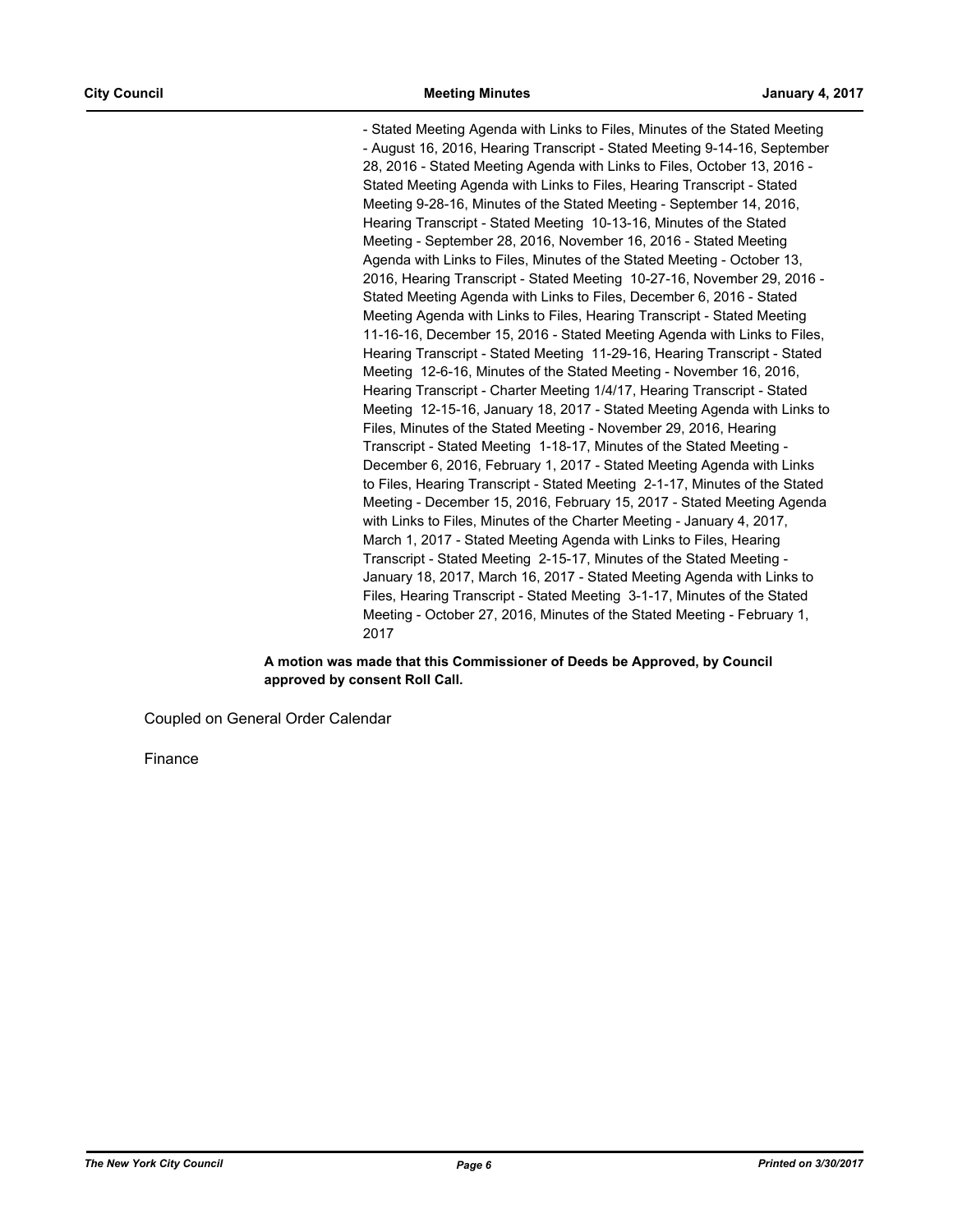**A Local Law to amend the administrative code of the city of New York, in relation to authorizing an increase in the amount to be expended annually in the Queens Plaza/Court Square business improvement district, an extension of the Queens Plaza/Court Square business improvement district, and a change in the method of assessment upon which the district charge in the Queens Plaza/Court Square business improvement district is based Int 1314-2016**

> *Attachments:* Legislative History Report, Summary of Int. No. 1314, Int. No. 1314, Amended District Plan, City Planning Commission Report, Committee Report 11/16/16, Hearing Testimony 11/16/16, Hearing Transcript 11/16/16, Committee Report 1/4/17, Hearing Testimony 1/4/17, Hearing Transcript 1/4/17, Fiscal Impact Statement, January 4, 2017 - Charter Meeting Agenda with Links to Files, Hearing Transcript - Charter Meeting 1/4/17, Mayor's Letter, Local Law 1, Minutes of the Charter Meeting - January 4, 2017

**Enactment No:** 2017/001

**A Local Law in relation to the date of submission by the director of management and budget and the director of city planning of a draft ten-year capital strategy, the date of submission by the city planning commission of a report on the draft ten-year capital strategy, the date of submission by the mayor of the preliminary certificate regarding debt and reserves and appropriations and expenditures for capital projects, the date of submission by the mayor of the preliminary budget, the date of submission by the community boards of statements in regard to the preliminary budget, the date of submission by the council of estimates of the financial needs of the council, and the date by which the council shall hold hearings and submit recommendations in regard to the preliminary budget, relating to the fiscal year two thousand eighteen Int 1415-2017**

> *Attachments:* Legislative History Report, Summary of Int. No. 1415, Int. No. 1415 - 1/4/17, Committee Report, Fiscal Impact Statement, Message of Necessity, January 4, 2017 - Charter Meeting Agenda with Links to Files, Hearing Transcript, Hearing Transcript - Charter Meeting 1/4/17, Mayor's Letter, Local Law 2, Minutes of the Charter Meeting - January 4, 2017

*with Message of Necessity.*

**Enactment No:** 2017/002

General Order Calendar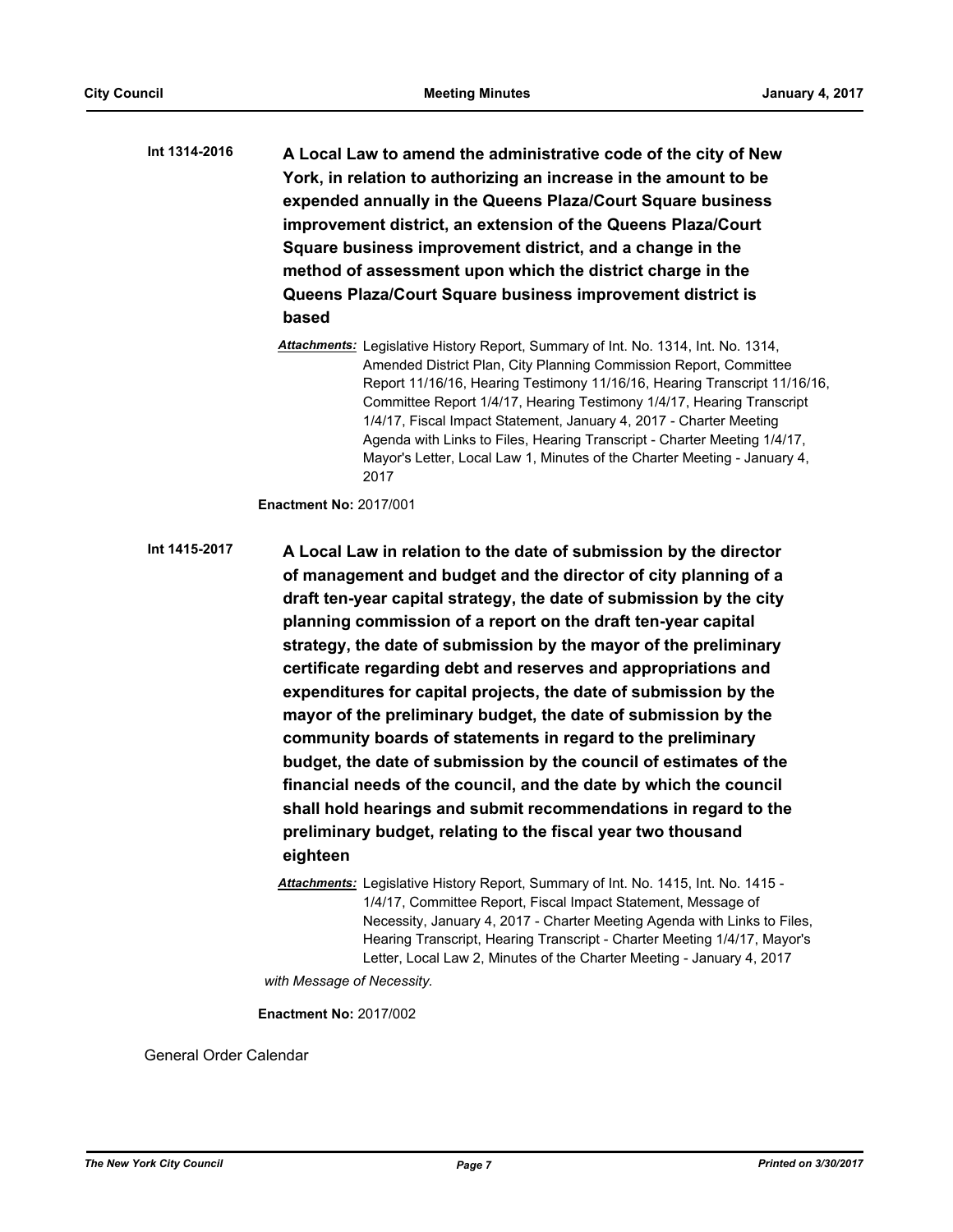## **T2014-0002 Commissioner of Deeds**

*Attachments:* Hearing Transcript - Charter Meeting 1/8/16, Hearing Transcript - Charter Meeting held on 1/8 and 1/22/16, Hearing Transcript - Stated Meeting 1/22/14, Hearing Transcript - Stated Meeting 2-4-14, Hearing Transcript - Stated Meeting 2-26-14, Hearing Transcript - Stated Meeting 3-12-14, Hearing Transcript - Stated Meeting 3-26-14, Hearing Transcript - Stated Meeting 4-10-14, Hearing Transcript - Stated Meeting 4-29-14, Hearing Transcript - Stated Meeting 5-14-14, Hearing Transcript - Stated Meeting 5-29-14, Hearing Transcript - Stated Meeting 6-11-14, Hearing Transcript - Stated Meeting 6-26-14, Hearing Transcript - Stated Meeting 7-24-14, Hearing Transcript - Stated Meeting 8-21-14, Hearing Transcript - Stated Meeting 9-10-14, Hearing Transcript - Stated Meeting 9-23-14, Hearing Transcript - Stated Meeting 10-7-14, Hearing Transcript - Stated Meeting 10-22-14, Hearing Transcript - Stated Meeting 11-13-14, Hearing Transcript - Stated Meeting 11-25-14, Hearing Transcript - Stated Meeting 12-8-14, Hearing Transcript - Stated Meeting 12-17-14, Hearing Transcript - Stated Meeting 1-7-15, Hearing Transcript - Stated Meeting 1-22-15, Hearing Transcript - Stated Meeting 2-12-15, February 26, 2015 - Stated Meeting Agenda with Links to Files, March 11, 2015 - Stated Meeting Agenda with Links to Files, Hearing Transcript - Stated Meeting 2-26-15, Hearing Transcript - Stated Meeting 3-11-15, March 31, 2015 - Stated Meeting Agenda with Links to Files, April 16, 2015 - Stated Meeting Agenda with Links to Files, Hearing Transcript - Stated Meeting 3-31-15, April 28, 2015 - Stated Meeting Agenda with Links to Files, Hearing Transcript - Stated Meeting 4-16-15, Hearing Transcript - Stated Meeting 4-28-15, Hearing Transcript - Stated Meeting 5-14-15, Minutes of the Stated Meeting - April 16, 2015, May 27, 2015 - Stated Meeting Agenda with Links to Files, Hearing Transcript - Stated Meeting 5-27-15, June 10, 2015 - Stated Meeting Agenda with Links to Files, Minutes of the Stated Meeting - April 28, 2015, Minutes of the Stated Meeting - January 22, 2014, Minutes of the Stated Meeting - February 4, 2014, Minutes of the Stated Meeting - February 26, 2014, Minutes of the Stated Meeting - March 12, 2014, Minutes of the Stated Meeting - March 26, 2014, Minutes of the Stated Meeting - April 10, 2014, Minutes of the Stated Meeting - April 29, 2014, Minutes of the Stated Meeting - May 14, 2014, Minutes of the Stated Meeting - May 29, 2014, Minutes of the Stated Meeting - June 11, 2014, Minutes of the Stated Meeting - June 26, 2014, Minutes of the Stated Meeting - July 24, 2014, Minutes of the Stated Meeting - September 23, 2014, Minutes of the Stated Meeting - October 7, 2014, Minutes of the Stated Meeting - October 22, 2014, Minutes of the Stated Meeting - November 13, 2014, Minutes of the Stated Meeting - November 25, 2014, Minutes of the Stated Meeting - December 8, 2014, Minutes of the Stated Meeting - December 17, 2014, Minutes of the Charter Meeting - January 7, 2015, Minutes of the Stated Meeting - January 22, 2015, Minutes of the Stated Meeting - February 12, 2015, Minutes of the Stated Meeting - February 26, 2015, Minutes of the Stated Meeting - March 11, 2015, Minutes of the Stated Meeting - March 31, 2015, Minutes of the Stated Meeting - May 14, 2015, June 26, 2015 - Stated Meeting Agenda with Links to Files, Minutes of the Stated Meeting - May 27, 2015, Hearing Transcript - Stated Meeting 6-10-15, July 23, 2015 - Stated Meeting Agenda with Links to Files, Minutes of the Stated Meeting - June 10, 2015, Minutes of the Stated Meeting - June 10, 2015, Minutes of the Stated Meeting -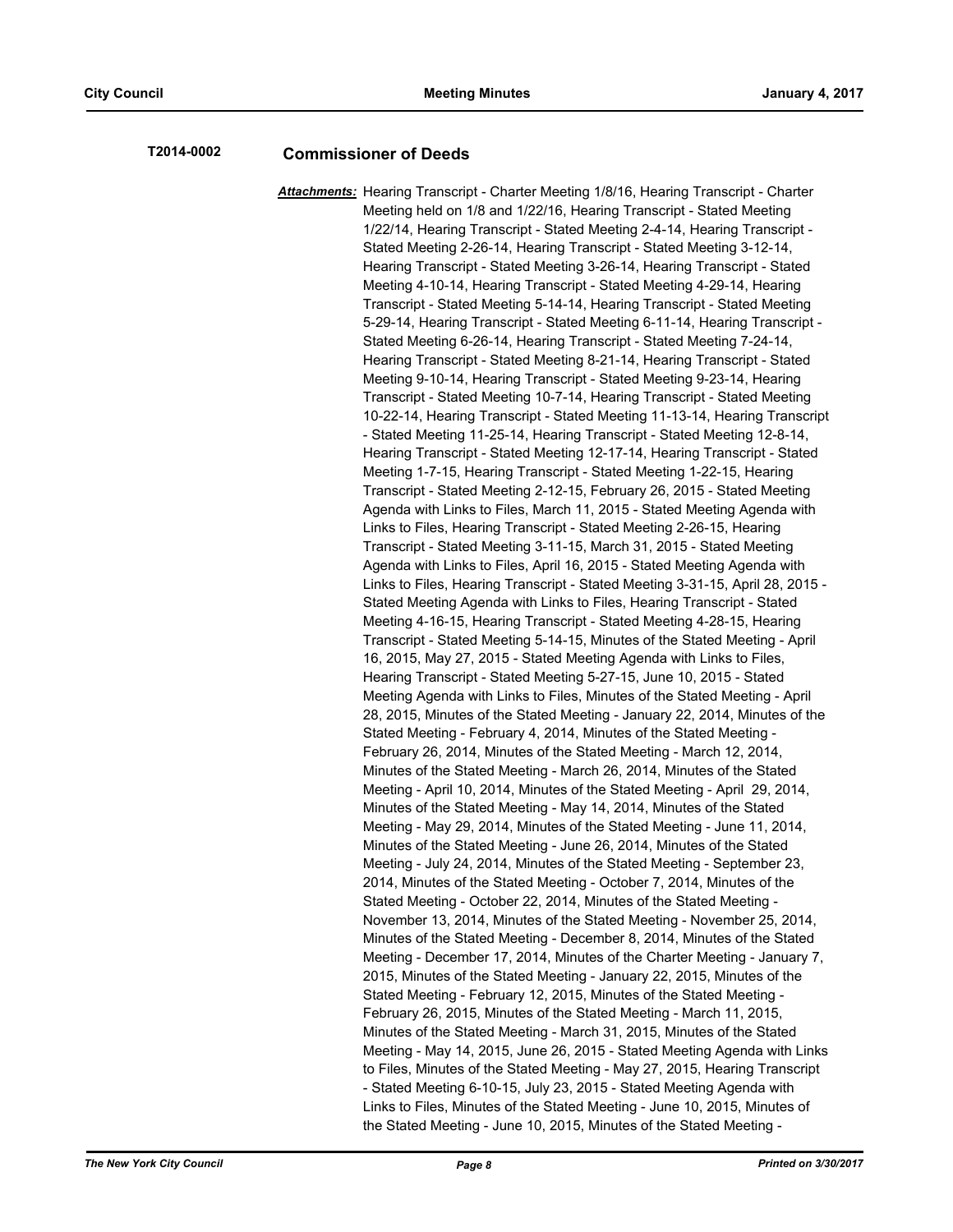Recessed Meeting of June 10, 2015 held on June 26, 2015, Hearing Transcript of the Stated Meeting - July 23, 2015, August 13, 2015 - Stated Meeting Agenda with Links to Files, Hearing Transcript of the Stated Meeting - August 13, 2015, Minutes of the Stated Meeting - June 26, 2015, September 17, 2015 - Stated Meeting Agenda with Links to Files, Hearing Transcript of the Stated Meeting - September 17, 2015, Minutes of the Stated Meeting - July 23, 2015, Minutes of the Stated Meeting - August 13, 2015, September 30, 2015 - Stated Meeting Agenda with Links to Files, Hearing Transcript of the Stated Meeting - September 30, 2015, Hearing Transcript of the Stated Meeting - October 15, 2015, Minutes of the Stated Meeting - September 17, 2015, October 29, 2015 - Stated Meeting Agenda with Links to Files, Hearing Transcript of the Stated Meeting - October 29, 2015, Minutes of the Stated Meeting - September 30, 2015, November 10, 2015 - Stated Meeting Agenda with Links to Files, Hearing Transcript of the Stated Meeting - November 10, 2015, Minutes of the Stated Meeting - October 15, 2015, November 24, 2015 - Stated Meeting Agenda with Links to Files, Minutes of the Stated Meeting - October 29, 2015, December 7, 2015 - Stated Meeting Agenda with Links to Files, Hearing Transcript of the Stated Meeting - November 24, 2015, Minutes of the Stated Meeting - November 10, 2015, December 16, 2015 - Stated Meeting Agenda with Links to Files, Hearing Transcript of the Stated Meeting - December 7, 2015, January 6, 2016 - Charter Meeting Agenda with Links to Files, Hearing Transcript of the Stated Meeting - December 16, 2015, Minutes of the Stated Meeting - November 24, 2015, Hearing Transcript - Charter Meeting 1-6-16, Minutes of the Stated Meeting - December 7, 2015, January 19, 2016 - Stated Meeting Agenda with Links to Files, Minutes of the Stated Meeting - December 16, 2015, Minutes of the Charter Meeting - January 6, 2016, Minutes of the Stated Meeting - January 19, 2016, Hearing Transcript - Stated Meeting 1-19-16, February 5, 2016 - Stated Meeting Agenda with Links to Files, Hearing Transcript - Stated Meeting 2-5-16, Minutes of the Stated Meeting - February 5, 2016, February 24, 2016 - Stated Meeting Agenda with Links to Files, Hearing Transcript - Stated Meeting 2-24-16, March 22, 2016 - Stated Meeting Agenda with Links to Files, Minutes of the Stated Meeting - February 24, 2016, Hearing Transcript - Stated Meeting 3-22-16, Hearing Transcript - Stated Meeting 3-9-16, April 7, 2016 - Stated Meeting Agenda with Links to Files, Hearing Transcript - Stated Meeting 4-7-16, Minutes of the Stated Meeting - March 9, 2016, April 20, 2016 - Stated Meeting Agenda with Links to Files, Minutes of the Stated Meeting - March 22, 2016, May 5, 2016 - Stated Meeting Agenda with Links to Files, Minutes of the Stated Meeting - April 7, 2016, Hearing Transcript - Stated Meeting 5-5-16, Hearing Transcript - Stated Meeting 4-20-16, May 25, 2016 - Stated Meeting Agenda with Links to Files, Hearing Transcript - Stated Meeting 5-25-16, Minutes of the Stated Meeting - April 20, 2016, June 14, 2016 - Stated Meeting Agenda with Links to Files, June 21, 2016 - Stated Meeting Agenda with Links to Files, Minutes of the Stated Meeting - May 5, 2016, Minutes of the Stated Meeting - May 25, 2016, Minutes of the Recessed Meeting of May 25, 2016 held on June 14, 2016, July 14, 2016 - Stated Meeting Agenda with Links to Files, Hearing Transcript - Stated Meeting 6-21-16, Hearing Transcript - Stated Meeting 7-14-16, August 16, 2016 - Stated Meeting Agenda with Links to Files, Minutes of the Stated Meeting - June 14, 2016, Minutes of the Recessed Meeting of June 14, 2016 held on June 21, 2016, Minutes of the Stated Meeting - June 21, 2016, Minutes of the Stated Meeting - July 14, 2016, Hearing Transcript - Stated Meeting 8-16-16, September 14, 2016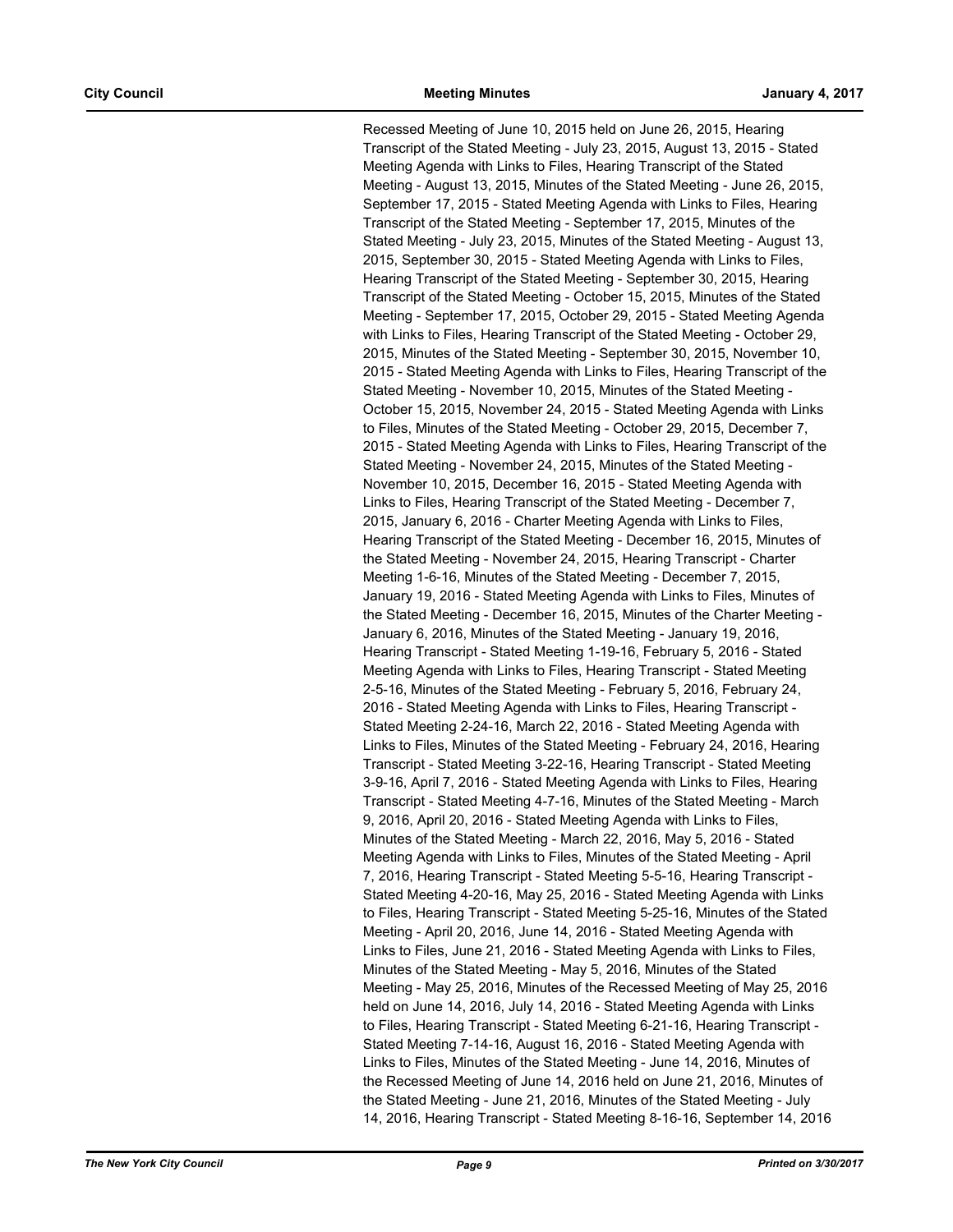- Stated Meeting Agenda with Links to Files, Minutes of the Stated Meeting - August 16, 2016, Hearing Transcript - Stated Meeting 9-14-16, September 28, 2016 - Stated Meeting Agenda with Links to Files, October 13, 2016 - Stated Meeting Agenda with Links to Files, Hearing Transcript - Stated Meeting 9-28-16, Minutes of the Stated Meeting - September 14, 2016, Hearing Transcript - Stated Meeting 10-13-16, Minutes of the Stated Meeting - September 28, 2016, November 16, 2016 - Stated Meeting Agenda with Links to Files, Minutes of the Stated Meeting - October 13, 2016, Hearing Transcript - Stated Meeting 10-27-16, November 29, 2016 - Stated Meeting Agenda with Links to Files, December 6, 2016 - Stated Meeting Agenda with Links to Files, Hearing Transcript - Stated Meeting 11-16-16, December 15, 2016 - Stated Meeting Agenda with Links to Files, Hearing Transcript - Stated Meeting 11-29-16, Hearing Transcript - Stated Meeting 12-6-16, Minutes of the Stated Meeting - November 16, 2016, Hearing Transcript - Charter Meeting 1/4/17, Hearing Transcript - Stated Meeting 12-15-16, January 18, 2017 - Stated Meeting Agenda with Links to Files, Minutes of the Stated Meeting - November 29, 2016, Hearing Transcript - Stated Meeting 1-18-17, Minutes of the Stated Meeting - December 6, 2016, February 1, 2017 - Stated Meeting Agenda with Links to Files, Hearing Transcript - Stated Meeting 2-1-17, Minutes of the Stated Meeting - December 15, 2016, February 15, 2017 - Stated Meeting Agenda with Links to Files, Minutes of the Charter Meeting - January 4, 2017, March 1, 2017 - Stated Meeting Agenda with Links to Files, Hearing Transcript - Stated Meeting 2-15-17, Minutes of the Stated Meeting - January 18, 2017, March 16, 2017 - Stated Meeting Agenda with Links to Files, Hearing Transcript - Stated Meeting 3-1-17, Minutes of the Stated Meeting - October 27, 2016, Minutes of the Stated Meeting - February 1, 2017

*The Public Advocate (Ms. James) put the question whether the Council would agree with and adopt such reports, which were decided in the affirmative by the following vote:*

#### Passed The Consent Agenda

#### **A motion was made that these files be approved by consent vote.**

- Affirmative: 46 Speaker Mark-Viverito, Barron, Borelli, Cabrera, Chin, Cohen, Constantinides, Cornegy Jr., Crowley, Cumbo, Deutsch, Dromm, Espinal Jr., Eugene, Ferreras-Copeland, Garodnick, Gentile, Greenfield, Grodenchik, Johnson, Kallos, King, Koo, Koslowitz, Lancman, Lander, Levin, Levine, Maisel, Matteo, Menchaca, Mendez, Miller, Palma, Reynoso, Richards, Rodriguez, Rose, Salamanca Jr., Torres, Treyger, Ulrich, Vacca, Vallone, Van Bramer and Williams
	- **Absent:** 4 Gibson, Mealy, Rosenthal and Wills

#### Introduction & Reading of Bills See Attached 13.

- 14. Discussion of Resolutions
- 15. Resolutions

*None*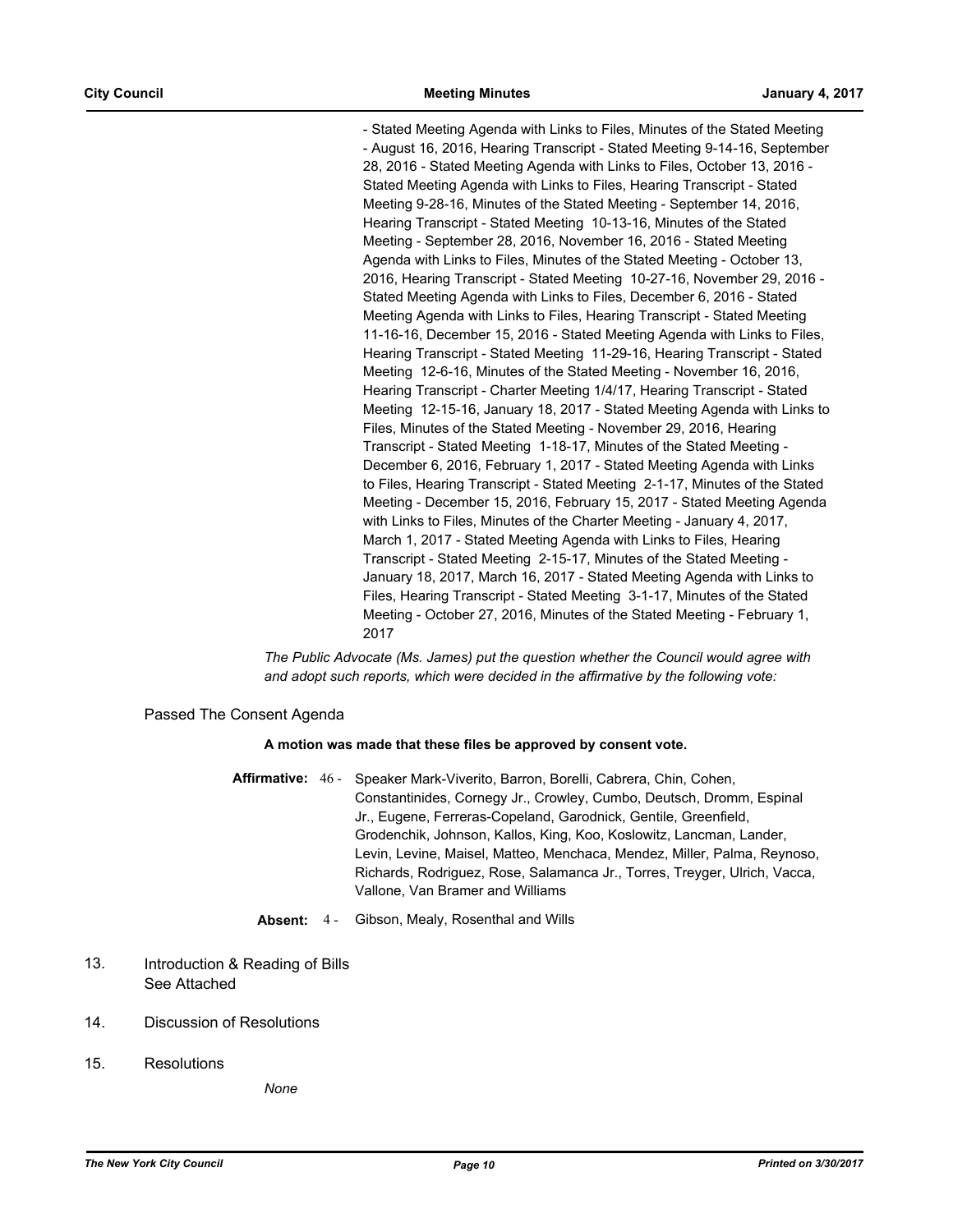## 16. General Discussion

17. Extension of Remarks

## INTRODUCTION AND READING OF BILLS

#### **A Local Law to amend the administrative code of the city of New York, in relation to strengthening the existing record-keeping requirements of pawnshops and dealers of second-hand articles Int 1410-2017**

- *Sponsors:* By Council Member Borelli
- *Attachments:* Summary of Int. No. 1410, Int. No. 1410 1/4/17, January 4, 2017 Charter Meeting Agenda with Links to Files

**This Introduction was Referred to Comm by Council to the Committee on Consumer Affairs**

#### **A Local Law to amend the administrative code of the city of New York, in relation to pedestrian access to park facilities Int 1411-2017**

- *Sponsors:* By Council Members Borelli, Levine, Gentile, Rodriguez, Menchaca and Matteo
- *Attachments:* Summary of Int. No. 1411, Int. No. 1411 1/4/17, January 4, 2017 Charter Meeting Agenda with Links to Files, Committee Report 2/13/17, Hearing Testimony 2/13/17, Hearing Transcript 2/13/17

**This Introduction was Referred to Comm by Council to the Committee on Parks and Recreation**

#### **A Local Law to amend the administrative code of the city of New York, in relation to requiring a study and pilot of solar-powered street lamps Int 1412-2017**

- *Sponsors:* By Council Members Constantinides, Gentile, Salamanca Jr., Rodriguez and Ulrich
- *Attachments:* Summary of Int. No. 1412, Int. No. 1412 1/4/17, January 4, 2017 Charter Meeting Agenda with Links to Files

## **This Introduction was Referred to Comm by Council to the Committee on Transportation**

#### **A Local Law to amend the administrative code of the city of New York, in relation to idling adjacent to a senior center Int 1413-2017**

*Sponsors:* By Council Member Constantinides

*Attachments:* Summary of Int. No. 1413, Int. No. 1413 - 1/4/17, January 4, 2017 - Charter Meeting Agenda with Links to Files

## **This Introduction was Referred to Comm by Council to the Committee on Environmental Protection**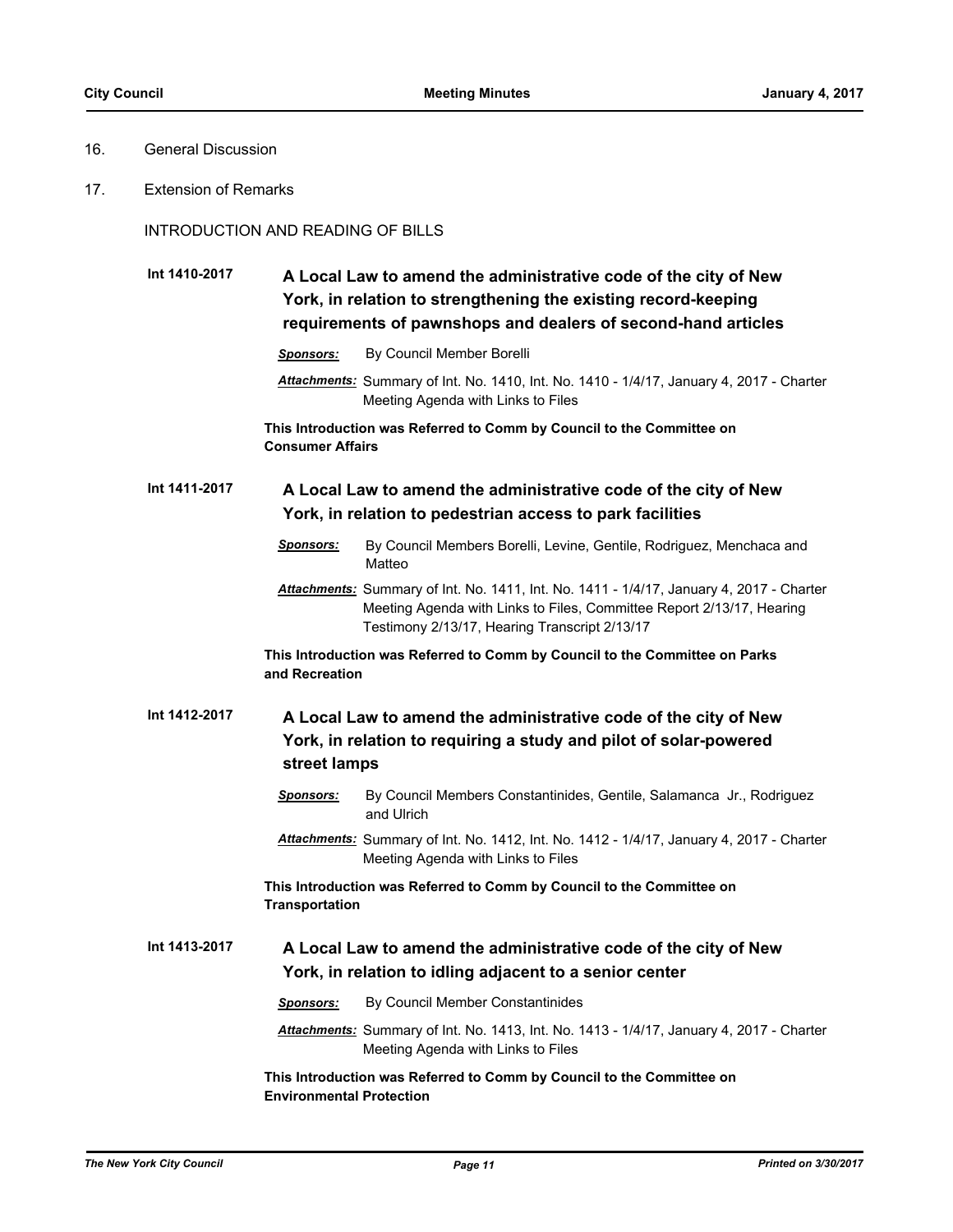| Res 1348-2017 | Resolution nominating Hudson Canyon to be considered for a<br>National Marine Sanctuary, and calling upon the National Oceanic<br>Atmospheric Administration to designate Hudson Canyon a<br><b>National Marine Sanctuary</b>                                                                                                                                                                                                                                                                                                                                                                                                                                                                                                                                                                                                                                                                                    |
|---------------|------------------------------------------------------------------------------------------------------------------------------------------------------------------------------------------------------------------------------------------------------------------------------------------------------------------------------------------------------------------------------------------------------------------------------------------------------------------------------------------------------------------------------------------------------------------------------------------------------------------------------------------------------------------------------------------------------------------------------------------------------------------------------------------------------------------------------------------------------------------------------------------------------------------|
|               | By Council Members Constantinides and Salamanca Jr.<br><b>Sponsors:</b>                                                                                                                                                                                                                                                                                                                                                                                                                                                                                                                                                                                                                                                                                                                                                                                                                                          |
|               | Attachments: January 4, 2017 - Charter Meeting Agenda with Links to Files                                                                                                                                                                                                                                                                                                                                                                                                                                                                                                                                                                                                                                                                                                                                                                                                                                        |
|               | This Resolution was Referred to Comm by Council to the Committee on<br><b>Environmental Protection</b>                                                                                                                                                                                                                                                                                                                                                                                                                                                                                                                                                                                                                                                                                                                                                                                                           |
| Int 1414-2017 | A Local Law to amend the administrative code of the city of New<br>York, in relation to licensing and regulating furniture retail stores                                                                                                                                                                                                                                                                                                                                                                                                                                                                                                                                                                                                                                                                                                                                                                         |
|               | By Council Members Espinal Jr. and Dromm<br>Sponsors:                                                                                                                                                                                                                                                                                                                                                                                                                                                                                                                                                                                                                                                                                                                                                                                                                                                            |
|               | Attachments: Summary of Int. No. 1414, Int. No. 1414 - 1/4/17, January 4, 2017 - Charter<br>Meeting Agenda with Links to Files                                                                                                                                                                                                                                                                                                                                                                                                                                                                                                                                                                                                                                                                                                                                                                                   |
|               | This Introduction was Referred to Comm by Council to the Committee on<br><b>Consumer Affairs</b>                                                                                                                                                                                                                                                                                                                                                                                                                                                                                                                                                                                                                                                                                                                                                                                                                 |
| Int 1415-2017 | A Local Law in relation to the date of submission by the director<br>of management and budget and the director of city planning of a<br>draft ten-year capital strategy, the date of submission by the city<br>planning commission of a report on the draft ten-year capital<br>strategy, the date of submission by the mayor of the preliminary<br>certificate regarding debt and reserves and appropriations and<br>expenditures for capital projects, the date of submission by the<br>mayor of the preliminary budget, the date of submission by the<br>community boards of statements in regard to the preliminary<br>budget, the date of submission by the council of estimates of the<br>financial needs of the council, and the date by which the council<br>shall hold hearings and submit recommendations in regard to the<br>preliminary budget, relating to the fiscal year two thousand<br>eighteen |
|               | By Council Member Ferreras-Copeland (by request of the Mayor)<br>Sponsors:                                                                                                                                                                                                                                                                                                                                                                                                                                                                                                                                                                                                                                                                                                                                                                                                                                       |
|               | Attachments: Legislative History Report, Summary of Int. No. 1415, Int. No. 1415 -<br>1/4/17, Committee Report, Fiscal Impact Statement, Message of<br>Necessity, January 4, 2017 - Charter Meeting Agenda with Links to Files,<br>Hearing Transcript, Hearing Transcript - Charter Meeting 1/4/17, Mayor's<br>Letter, Local Law 2, Minutes of the Charter Meeting - January 4, 2017                                                                                                                                                                                                                                                                                                                                                                                                                                                                                                                             |
|               | This Introduction was Referred to Comm by Council to the Committee on Finance                                                                                                                                                                                                                                                                                                                                                                                                                                                                                                                                                                                                                                                                                                                                                                                                                                    |

**Enactment No:** 2017/002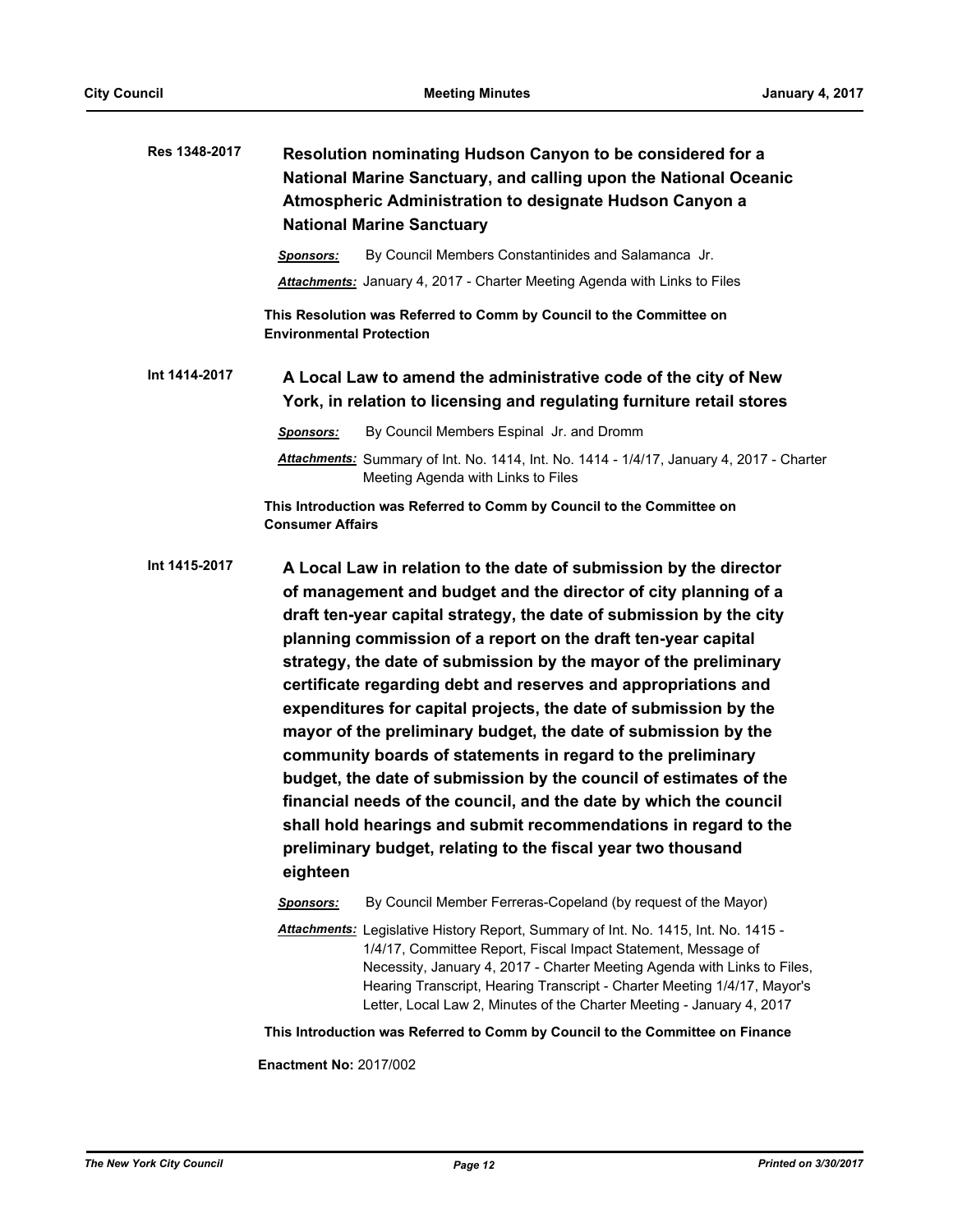| Int 1416-2017 | A Local Law to amend the administrative code of the city of New<br>York, in relation to requiring information on notices of violation<br>issued by the department of sanitation                                                                                                                                                                                                    |  |
|---------------|------------------------------------------------------------------------------------------------------------------------------------------------------------------------------------------------------------------------------------------------------------------------------------------------------------------------------------------------------------------------------------|--|
|               | By Council Members Greenfield and Salamanca Jr.<br><b>Sponsors:</b>                                                                                                                                                                                                                                                                                                                |  |
|               | Attachments: Summary of Int. No. 1416, Int. No. 1416 - 1/4/17, January 4, 2017 - Charter<br>Meeting Agenda with Links to Files                                                                                                                                                                                                                                                     |  |
|               | This Introduction was Referred to Comm by Council to the Committee on<br><b>Sanitation and Solid Waste Management</b>                                                                                                                                                                                                                                                              |  |
| Int 1417-2017 | A Local Law to amend the administrative code of the city of New<br>York, in relation to requiring the department of sanitation to install<br>global positioning systems on all department vehicles and make<br>the resulting data public                                                                                                                                           |  |
|               | By Council Members Greenfield, Gentile and Salamanca Jr.<br><b>Sponsors:</b>                                                                                                                                                                                                                                                                                                       |  |
|               | Attachments: Summary of Int. No. 1417, Int. No. 1417 - 1/4/17, January 4, 2017 - Charter<br>Meeting Agenda with Links to Files                                                                                                                                                                                                                                                     |  |
|               | This Introduction was Referred to Comm by Council to the Committee on<br><b>Sanitation and Solid Waste Management</b>                                                                                                                                                                                                                                                              |  |
| Res 1349-2017 | Resolution pursuant to Section 363 of the New York City Charter,<br>authorizing the New York City Department of Transportation to<br>grant a franchise for the provision of aerial tramway service over<br>the East River between Manhattan and Roosevelt Island to the<br>Roosevelt Island Operating Corporation.                                                                 |  |
|               | By Council Members Greenfield, Richards and Kallos (by request of the<br><u>Sponsors:</u><br>Mayor)                                                                                                                                                                                                                                                                                |  |
|               | Attachments: January 4, 2017 - Charter Meeting Agenda with Links to Files, Hearing<br>Testimony - Zoning 1-5-17, Hearing Transcript - Zoning 1/5/17, Hearing<br>Transcript - Land Use 1/10/17, January 18, 2017 - Stated Meeting Agenda<br>with Links to Files, Committee Report, Hearing Transcript - Stated Meeting<br>1-18-17, Minutes of the Stated Meeting - January 18, 2017 |  |
|               | This Resolution was Referred to Comm by Council to the Subcommittee on                                                                                                                                                                                                                                                                                                             |  |

**Zoning and Franchises**